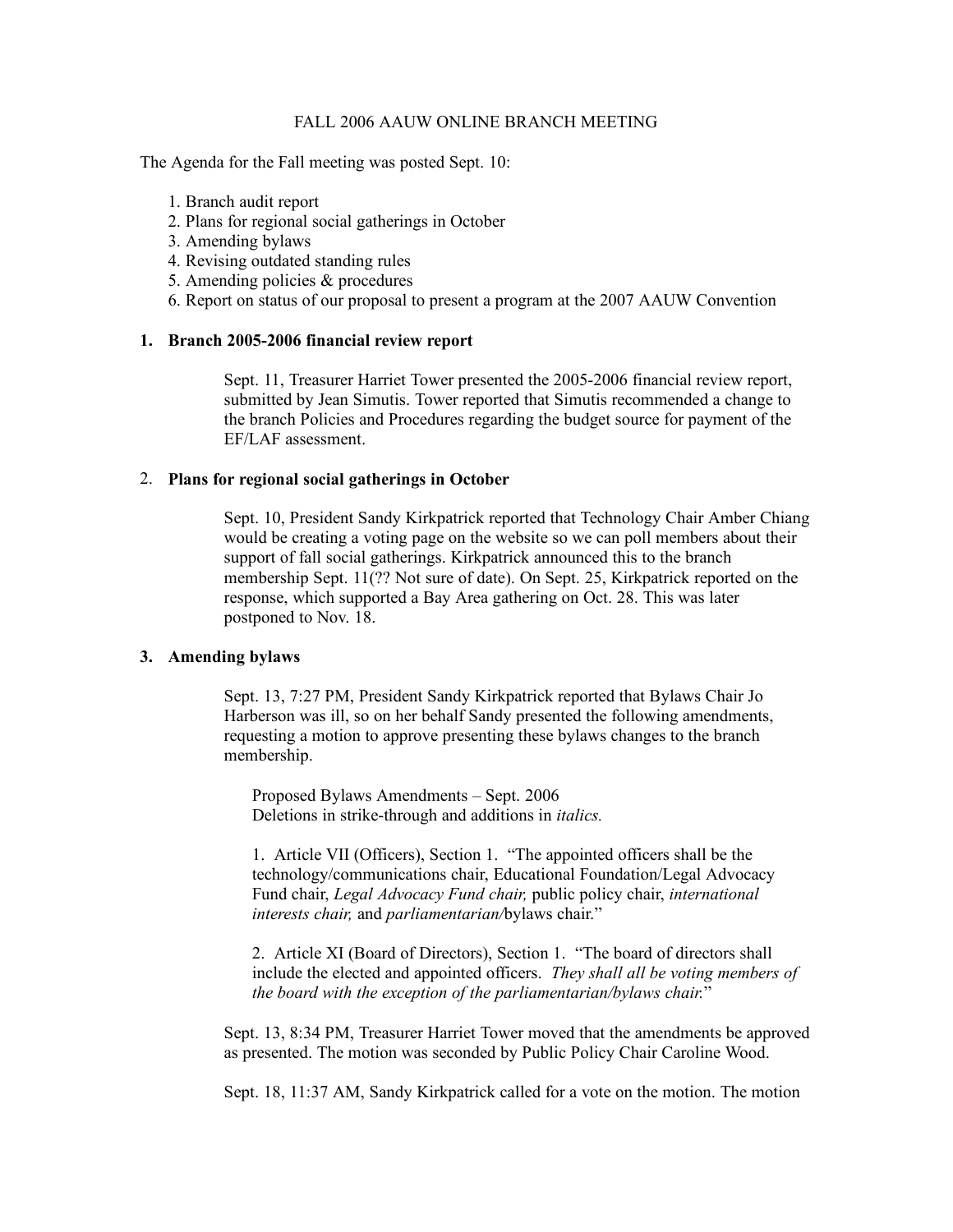was approved with 7 AYE and 0 NO votes. A majority of the branch board voted on the proposal on Sept. 18, so voting was closed.Voting on the motion included: Sandy Kirkpatrick, Harriet Tower, Caroline Wood, Barbara Grenier, Jeanne Lese, Jo Harberson, and Sandy Hansen. Following the vote, Sept. 18, President SandyKirkpatrick reported that the state bylaws chair has some concern about the bylaws revisions we are considering, so this proposed bylaws packet will be presented to the branch membership in October pending state bylaws committee goahead.

### **4. Revising outdated standing rules**

Sept. 18, Bylaws Chair Jo Harberson presented some recommended changes to the branch standing rules. The proposed standing rules were posted at: http://www.aauwcaonline.org/branchbusiness/proposedstandingrules.asp.

## **On Sept. 25, President Sandy Kirkpatrick tabled the remaining agenda items and called the board meeting to a close, to reconvene in mid-October.**

On Oct. 17, Sandy K. announced to the branch that the board would reconvene it's September meeting the following week and distributed the following agenda, inviting branch members to participate.

Board agenda:

Tabled from Sept. board business:

- 1. Amending policies & procedures
- 2. Report on status of our proposal to present a program at the 2007 AAUW
- Convention

New Business

- 3. Finance report -- unexpectedly high insurance premiums
- 4. EF and LAF contributions

### **On Oct. 24, Sandy Kirkpatrick re-convened the board meeting.**

Kirkpatrick suggested that items be taken out-of-order.

She announced that our proposal to present a workshop at the Association 2007 convention **(#2 on the new agenda)** had been rejected. She thanked the branch members who worked on the proposal: Sharon Gomez, Jo Harberson, Sandy Kirkpatrick, Jeanne Lese, Mary Rack and Harriet Tower.

At 12:22 PM, President Kirkpatrick moved to discussion of the liability insurance assessment, **(New Business #3)** recapping initial discussion of the previous week:

Oct. 17, Branch Treasurer Harriet Tower reported that the annual assessment for liability insurance of \$100 had been received from AAUW-CA. She reported that based on the expenditure the previous year, only \$25 was budgeted for the expense. This opened discussion about the appropriateness of the scaled assessment since our branch is unique in the way it meets (or does not meet). Sandy Kirkpatrick reported that the bill is due Nov. 15 and that it would be placed on the agenda for discussion at our next board meeting. It was decided that the bill should be paid and that she and Harriet will consult